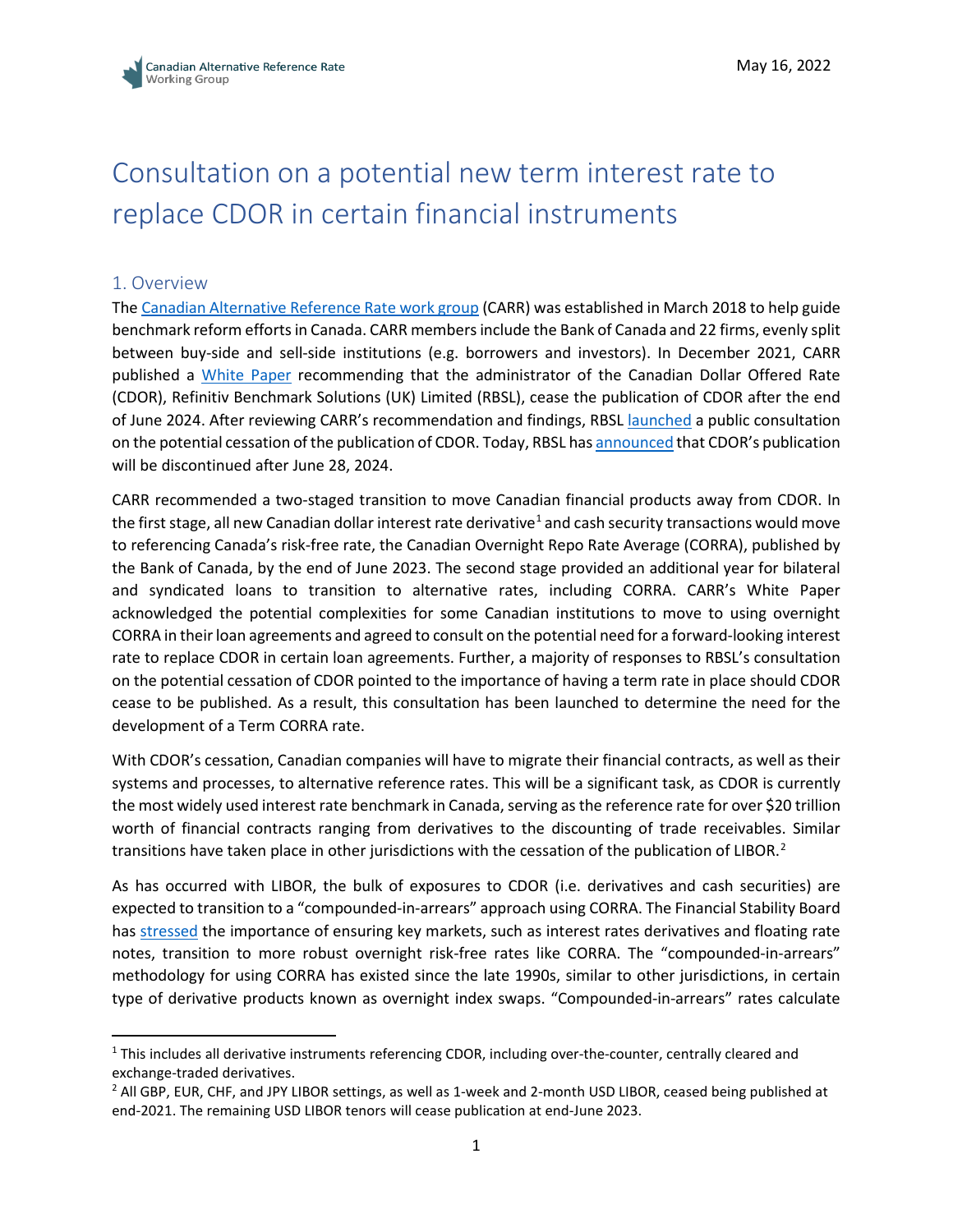

the interest payments due for a given period by compounding a daily rate over the period. The exact value of the interest payments is therefore not fully known until a few days before the payment is due. This is in contrast to a forward-looking "term" rate like CDOR, where the interest payment for the period is known at the start of the period.

CARR has formed a Term CORRA subgroup comprised of various stakeholders in the Canadian lending and derivatives market to review the need for a complementary term rate to overnight CORRA for loan and related hedging products, as well as to develop its methodology. In its review, the subgroup consulted with a number of additional financial and non-financial companies to understand their need for a forwardlooking term rate. The subgroup found that many companies have either a strong desire or a need for a term rate to replace CDOR, given term rates make it easier to forecast cash flows and are easier to implement operationally, as they require fewer changes to their systems. Additionally, the discounting of trade receivables can only be done with a term rate.

The demand for a term rate option in Canadian dollar loan facilities has been further strengthened by the increasing use of Term SOFR to replace the LIBOR borrowing option in US dollar loans. Most US dollar loans have moved to reference Term SOFR instead of LIBOR, with the balance referencing overnight SOFR or other alternative rates. Many larger Canadian borrowers have a multi-currency borrowing option in their loan facilities, with at least the option to draw in either CAD or USD and would prefer to have a term rate available in both currencies.

The Term CORRA subgroup believes that it may be possible to develop a robust term rate from CORRA based futures if, or when, sufficient liquidity develops in these futures. Given that it is uncertain how quickly this liquidity will develop, the subgroup proposes to limit the published tenors, at least initially, to only the key 1- and 3-month tenors used currently for lending. Historically, close to 90% of loan drawdowns reference the 1-month CDOR tenor. Any term benchmark would need to comply with the global standards for financial benchmark construction (the IOSCO Principles<sup>[3](#page-1-0)</sup>) and adhere with Canadian benchmark regulation and global best practices.

#### 2. Instructions

This consultation document describes and seeks feedback on the need for a potential term rate (i.e. Term CORRA) to replace CDOR in certain loan and hedging agreements. The target audience is all financial and non-financial corporations that use or reference CDOR. CARR has not yet made final decisions on any aspect of Term CORRA and will fully consider all feedback received.

**Please submit your responses to the consultation questions below, along with any other comments to [CARR-TARCOM-Consultation@bank-banque-canada.ca](mailto:CARR-TARCOM-Consultation@bank-banque-canada.ca) by June 13, 2022.** A consultation response template can be found [here.](https://www.bankofcanada.ca/?p=226638) A summary of consultation responses will be made publicly available.

#### 3. Background

CDOR is currently the primary commercial interest rate benchmark in Canada. It is a survey-based benchmark measuring the average rate at which the six Canadian surveyed banks are willing to lend to

<span id="page-1-0"></span><sup>&</sup>lt;sup>3</sup> See the Glossary.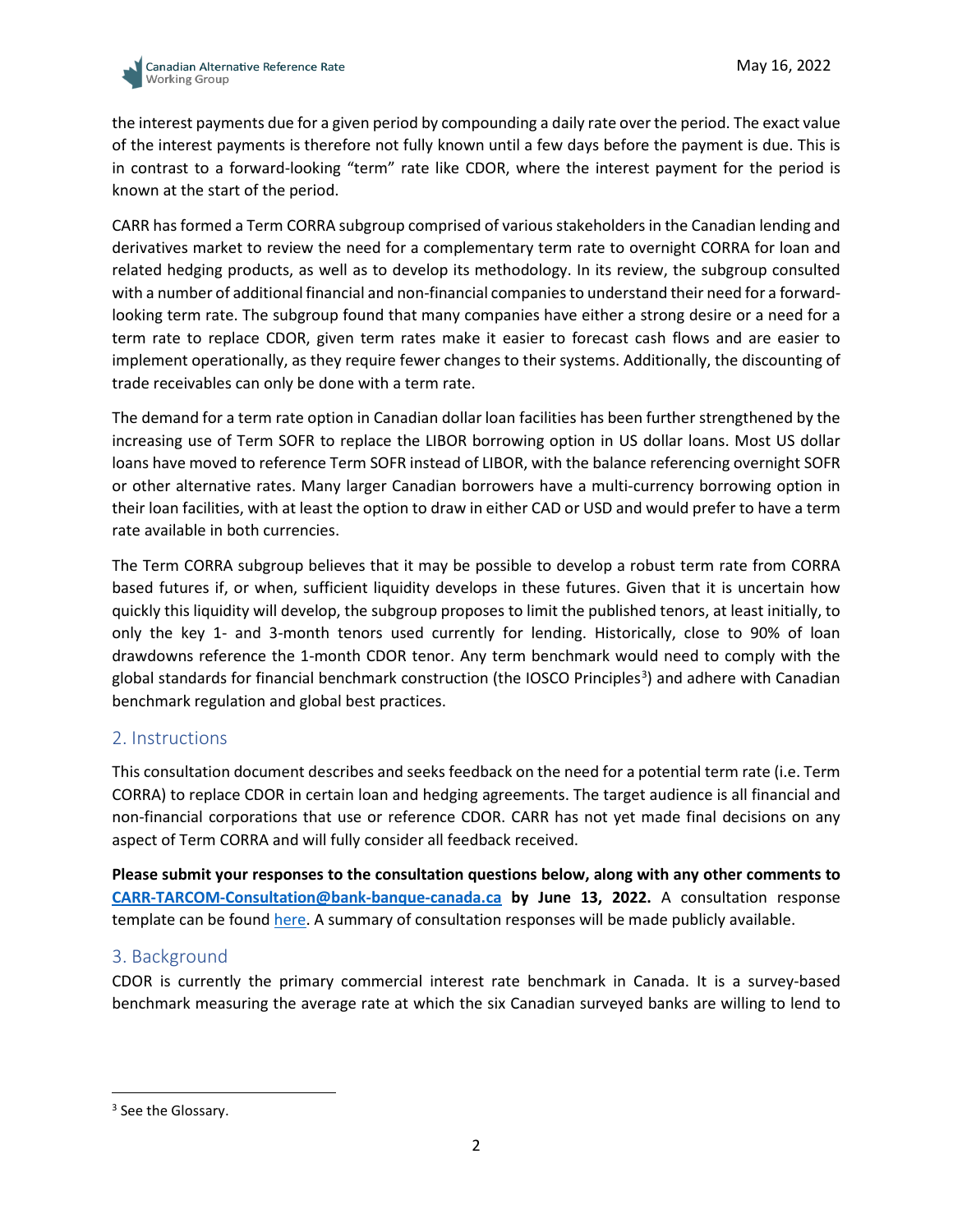

corporate borrowers with existing committed BA credit facilities. However, it is used in a much wider array of financial contracts (Figure 1) and is currently published for three tenors: 1-, 2-, and 3-months[.4](#page-2-0)

CORRA, in contrast, is solely calculated from actual transactions. It measures the cost of overnight secured funding in Canadian dollars using Government of Canada treasury bills and bonds as collateral for repurchase (repo) transactions.<sup>[5](#page-2-1)</sup> This overnight funding market is large, with \$10 to \$20 billion in daily transactions being used to calculate the rate by the Bank of Canada. [6](#page-2-2) CORRA has been published since 1997 and has been primarily used as the reference rate for Canadian dollar overnight index swaps. However, with the global move to increase the usage of overnight risk-free rates, it is expected that CORRA's usage will broaden to other financial products. For example, since early last year, a number of banks have issued CORRA based floating rate notes (FRNs), and in May, the Canada Housing Trust (CHT) will move their Canada Mortgage Bond (CMB) FRN issuance from CDOR to CORRA. CHT is the largest FRN issuer in Canada. This shift to CORRA is expected to increase further with today's announcement that CDOR will cease to be published.



#### **Figure 1 – Total gross notional value of products referencing CDOR**

Most Canadian loan facilities also allow the borrower to draw funds using the issuing or agent bank's Prime Rate as the underlying reference rate. The Prime Rate, similar to CORRA, is an overnight rate. However, the Prime Rate usually only changes if there is an interest rate policy move by the Bank of Canada. In addition, Prime Rate drawdown options in loan facilities can be more expensive than the corresponding CDOR-based rate, given they are not tied to a specific drawdown tenor and therefore can be drawn and repaid at any point in time.

While CDOR is a forward-looking term rate (i.e. 1-month CDOR tells you the interest rate that will apply over the *next* month), CORRA is an overnight rate, reflecting activity occurring over the previous day. To transform an overnight rate like CORRA into a rate that spans a period of, for example, one month, the daily CORRA settings would need to be compounded over the one-month interest period (see Figure 2).<sup>[7](#page-2-3)</sup>

<span id="page-2-0"></span><sup>4</sup> RBS[L ceased](https://www.refinitiv.com/en/media-center/press-releases/2020/november/refinitiv-publishes-consultation-summary-cdor-benchmark) the publication of 6- and 12-month CDOR tenors in May 2021.

<span id="page-2-1"></span><sup>&</sup>lt;sup>5</sup> Please see the Bank of Canada'[s CORRA website](https://www.bankofcanada.ca/rates/interest-rates/corra/) for more information.

<span id="page-2-2"></span> $6$  CORRA is based on transaction-level repo data that government securities distributors and the six largest federally regulated financial institutions in Canada submit to the Investment Industry Regulatory Organization of Canada (IIROC) through the Market Trade Reporting System (MTRS).

<span id="page-2-3"></span><sup>&</sup>lt;sup>7</sup> CARR has recommended the use of a lookback period when using overnight CORRA in loan agreements, which means that the CORRA rate used to determine the interest payment is calculated over a reference period which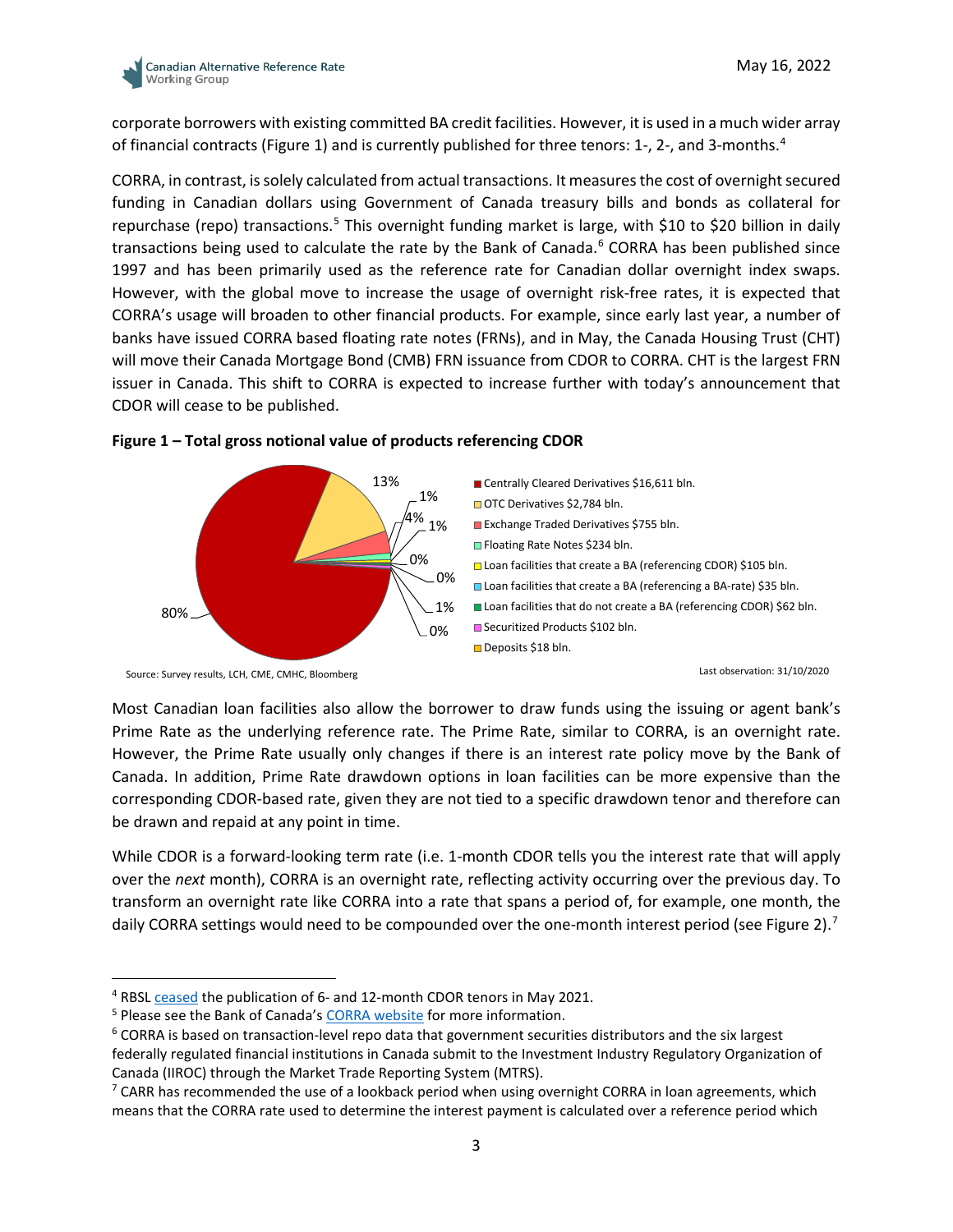

Term CORRA, like CDOR, would be a forward-looking rate (i.e. known at the start of the period). The rate would reflect market expectations of the daily compounded average of overnight CORRA over a predefined period (e.g. over the next month). This is equivalent to the overnight index swap (OIS) rate for the specific term.<sup>[8](#page-3-0)</sup>

The other key difference between CORRA (both overnight and Term CORRA) and CDOR is the risks accounted for in the rate. Since CORRA does not incorporate a bank credit or term premium, it is a loweryielding rate than the equivalent term CDOR. The degree of the difference between the two is a function of the demand and supply conditions in the short-dated bank funding market and therefore varies with time. During periods of financial stress CDOR can be substantially higher than either overnight CORRA or Term CORRA. Figure 3 illustrates this historical difference for 1-month CDOR and 1-month CORRA-based OIS. Loans and other financial contracts moving from referencing CDOR to referencing CORRA can account for this difference by adjusting the borrowing spread.

#### **Figure 2 – Difference between forward-looking rates (like CDOR) and in-arrears rates (like CORRA)**







starts a certain number of business days prior to the start of the interest period and ends a certain number of business days prior to the end of the interest period. Please see CARR's [recommended terms](https://www.bankofcanada.ca/wp-content/uploads/2021/11/recommended-terms-for-CORRA-based-loans-nov-2021.pdf) for CORRA-based loans, which include a recommended five-day lookback period.

<span id="page-3-0"></span><sup>8</sup> Another difference between CDOR and Term CORRA relates to the calculation day. CDOR is a T+0 rate, meaning that the rate published each business day reflects market conditions at the time of publication (the same day). Term CORRA would be a T+1 rate, meaning that the rate published each business day would reflect market conditions occurring on the prior business day.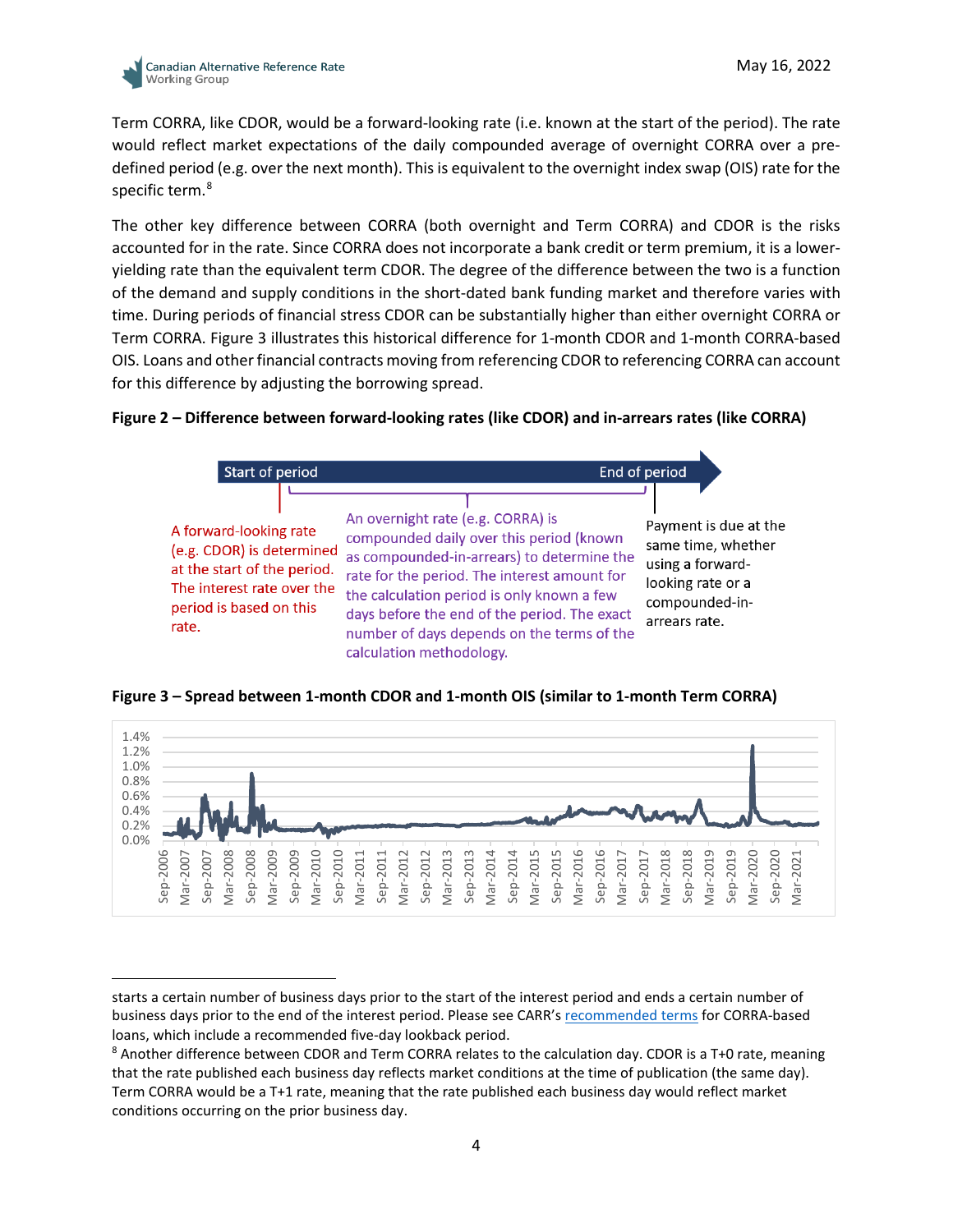

# 4. Potential uses of a CORRA term rate

CARR expects that a majority of current exposure to CDOR can reference overnight CORRA calculated inarrears, and that the only clear use cases for Term CORRA are lending products (plus associated hedges) and trade finance. This expectation aligns with the experience and guidance in LIBOR jurisdictions where derivative and securities products (e.g. floating rate notes) transitioned to primarily using overnight rates, with the use of the term rate being restricted to primarily loan products and associated hedges. Overnight risk-free rates have also been adopted in the standardized fallback documentation<sup>[9](#page-4-0)</sup> for derivatives contracts referencing CDOR and other similar global term rates, that was [developed](https://www.isda.org/2020/10/23/isda-launches-ibor-fallbacks-supplement-and-protocol/) by the International Swaps and Derivatives Association. This means that with today's announcement that RBSL will cease the publication of CDOR on June 28, 2024, most derivative contracts under ISDA documentation will move from referencing CDOR to referencing CORRA compounded-in-arrears (plus the applicable spread adjustment) upon CDOR's cessation.

To determine whether there were any potential use cases for a term rate, the Term CORRA subgroup surveyed a wide range of financial and non-financial companies of varying sizes and sectors, and with a diverse range of requirements. These companies came from a number of different industries including, but not limited to, energy, telecommunications, asset management, infrastructure, insurance, real estate, manufacturing, public sector entities, automotive and aviation.

Most of the companies surveyed indicated a need for Term CORRA, and while some also indicated an ability to manage using the overnight rate, they highlighted that doing so could initially be operationally difficult and costly. Companies found Term CORRA compelling because it would provide interest rate certainty, which would make it easier to forecast and manage cash flows. Additionally, switching to the use of an overnight rate such as CORRA compounded-in-arrears was seen as costly because of the additional administrative burden required, including changes to conventions and systems. The responses were broadly similar across companies irrespective of size and sector. For trade finance, it was noted that there was a clear need for a forward-looking term rate in order to permit the discounting of trade receivables.

Given CARR's findings, the two anticipated recommended use cases for a potential Term CORRA are: bank lending to companies (e.g. credit facilities, securitization), including any related derivative hedging of those facilities, and trade finance (see Figure 4). To promote liquidity in products referencing the more robust overnight CORRA benchmark, CARR contemplates potentially having the use of Term CORRA restricted through licensing agreements to only include these activities, similar to the restrictions imposed on the use of Term SOFR by the CME. Based on the current use of CDOR in the Canadian loan market, with close to 90% of the draws referencing the 1-month CDOR term and a majority of the balance referencing 3-months, CARR is considering recommending that Term CORRA be limited to only the 1- and 3-month tenors. In other jurisdictions, with larger financial markets, benchmark administrators have been able to offer a larger number of tenors. However, given the smaller size of Canada's financial markets and the more limited liquidity in our futures markets, at least initially, CARR does not believe the creation of additional tenors that are robust and meet with regulatory standards is currently possible. Should

<span id="page-4-0"></span><sup>9</sup> Fallback documentation is legal language that explains what happens to a contract if the main reference rate ceases to be published.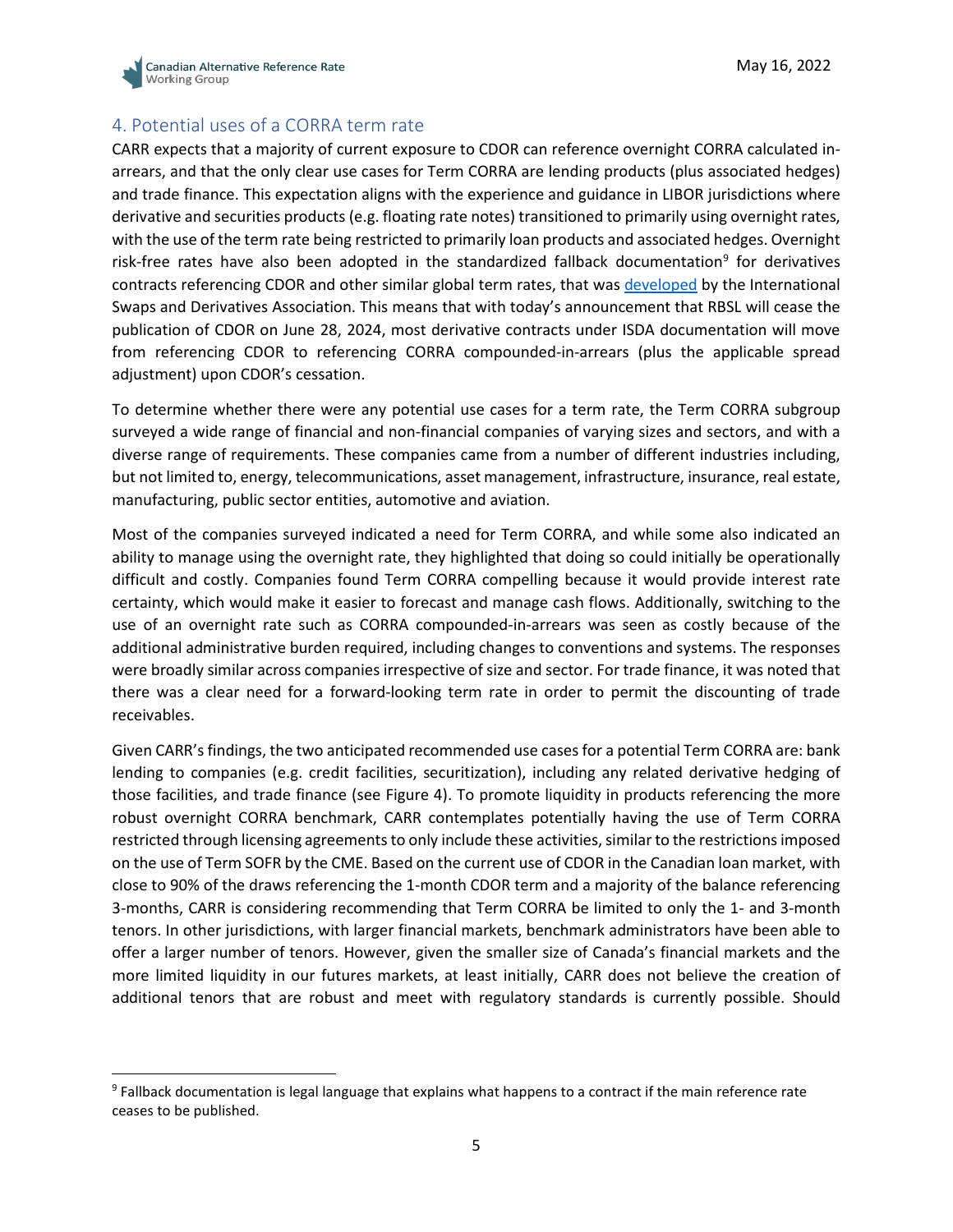

sufficient liquidity develop in the future, Term CORRA's administrator may consider providing additional tenors.

| Licensed to use Term CORRA     | Bank lending to companies (e.g. credit facilities,<br>$\bullet$<br>securitizations)<br>Trade finance<br>OTC derivative products that are tied or linked to hedging<br>$\bullet$<br>strategy against exposure to cash products that references |
|--------------------------------|-----------------------------------------------------------------------------------------------------------------------------------------------------------------------------------------------------------------------------------------------|
|                                | the same tenor Term CORRA.                                                                                                                                                                                                                    |
| Not licensed to use Term CORRA | Floating rate notes<br>Capital securities                                                                                                                                                                                                     |
|                                | Derivatives, other than for hedging of bank lending to<br>$\bullet$<br>companies                                                                                                                                                              |
|                                | <b>Financial leasing</b>                                                                                                                                                                                                                      |
|                                | Money markets or securities lending<br>$\bullet$                                                                                                                                                                                              |
|                                | All other uses                                                                                                                                                                                                                                |

|  |  | Figure 4 - Potentially permitted uses of Term CORRA for end users |
|--|--|-------------------------------------------------------------------|
|--|--|-------------------------------------------------------------------|

CARR expects that most of the liquidity in Canadian dollar derivatives will transition to overnight CORRA, and therefore the cost of hedging using Term CORRA derivatives may potentially be higher compared to using overnight CORRA based derivatives. Therefore, those borrowers that actively hedge their loan exposures, and want to do it most cost effectively subject to any other considerations, could consider either referencing overnight CORRA in their borrowing facilities, or hedging their Term CORRA drawdowns using overnight CORRA derivatives.

Question 1) Does your institution need a Term CORRA rate? If so, for what purpose and how would you use Term CORRA? Please be as explicit as possible.

Question 2) Besides bank lending and trade finance, are there other products or activities for which you would need a Term CORRA? If so, what are the key factors driving your need. Please be as explicit as possible.

Question 3) How would your institution be affected if the use of Term CORRA was restricted to use in loans and trade finance only, and not to derivatives hedging those loans (i.e. derivatives would be restricted to overnight CORRA compounded in-arrears)? Please be as explicit as possible.

Question 4) CARR is considering recommending that Term CORRA be limited to only the 1- and 3-month tenors. If only one of these tenors was available, which would you need and why?

Question 5) If Term CORRA was not available, would your institution use overnight CORRA? If not, could you please explain why and what other alternatives would you consider?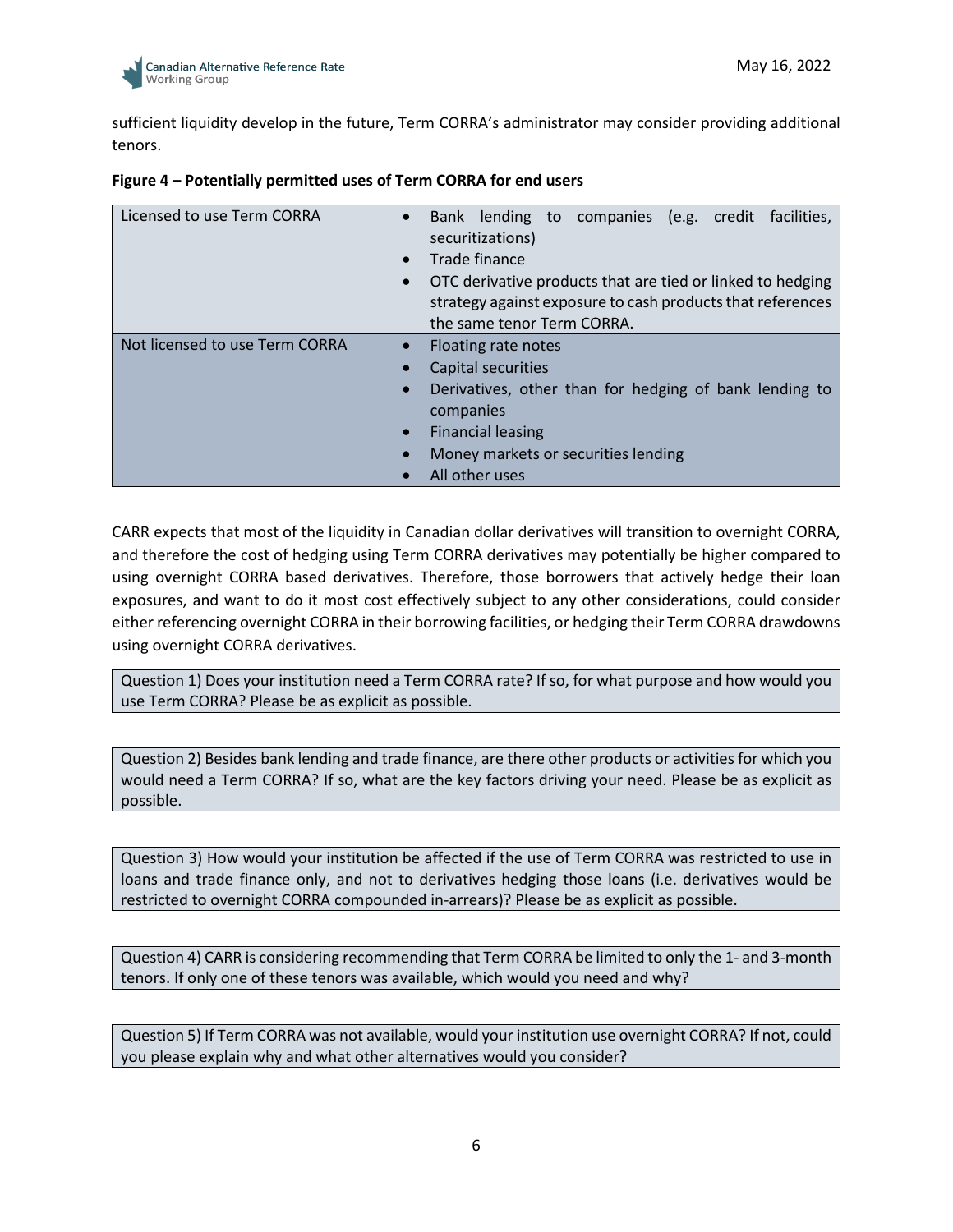

# 5. Potential design of a CORRA term rate

In designing Term CORRA, CARR is seeking to develop a rate that is robust, serves a clear purpose, and is economical to produce. First, Term CORRA would need to be robust, IOSCO compliant and adhere to both Canadian regulatory standards and global best practices for financial benchmark design. Second, the rate would have to meet the needs of Canadian borrowers.

The rate CARR is contemplating would be calculated from CORRA futures on the Montreal Exchange. It would take into account both executed futures transactions and the central limit order book (CLOB) of executable CORRA futures bids and offers and would be published on a next-day (i.e. T+1) basis (see Footnote 7), similar to term SOFR.

While the current CORRA futures liquidity and transaction volumes are low, CARR expects them to grow as we approach the cessation of CDOR. In order to facilitate the calculation of Term CORRA, CARR is working with the TMX to develop the additional new type of CORRA futures contracts (calendar onemonth serial futures) that would need to be in place before the rate could be calculated. CARR expects these additional monthly serial futures contracts to be launched by the end of the year. The viability of any term rate calculated from CORRA futures will depend on their liquidity and transacted volume, and therefore will depend on their usage increasing to the level currently experienced in the BA futures market.

CARR is currently working on the design of the exact calculation methodology for determining Term CORRA. If, based on this consultation, CARR deems that a Term CORRA rate is necessary, CARR may launch a request for proposal (RFP) process later this summer for a third-party administrator to calculate and publish the rate. The administrator would be expected to begin publishing Term CORRA by the end-of-Q3 2023, allowing for liquidity to develop in the CORRA futures market.<sup>[10](#page-6-0)</sup> This would still provide those firms that specifically need a Term CORRA for their loan facilities, nine months to transition away from CDOR.<sup>[11](#page-6-1)</sup>

Term CORRA and its administrator may be designated by members of the Canadian Securities Administrators (CSA) under [Multilateral Instrument 25-102](https://www.osc.ca/en/securities-law/instruments-rules-policies/2/25-102) *Designated Benchmarks and Benchmark Administrators.* The rule, which is similar to the benchmark regulation introduced in EU, sets out requirements that apply to benchmark administrators, contributors, and certain regulated users of benchmarks that have been designated by Canadian securities regulators. The design of Term CORRA will therefore need to take into account these stringent regulatory requirements in its construction in order to be used as a Canadian benchmark. In light of this, market participants using Term CORRA would need to have robust fallbacks in place should the required futures liquidity not develop as expected and the benchmark was no longer deemed viable.

Question 6) Are there any aspects of the potential design of Term CORRA that you would like to comment on?

<span id="page-6-0"></span> $10$  The actual published Term CORRA should closely align with the 1- and 3-month OIS rates, which have been available for illustrative purposes since the early 2000s.

<span id="page-6-1"></span><sup>&</sup>lt;sup>11</sup> Those borrowers that do not need a Term CORRA rate or prefer to use overnight CORRA in order to minimize the hedging costs can start to transition away from CDOR as soon as their lenders provide them with an overnight CORRA-based alternative lending option.